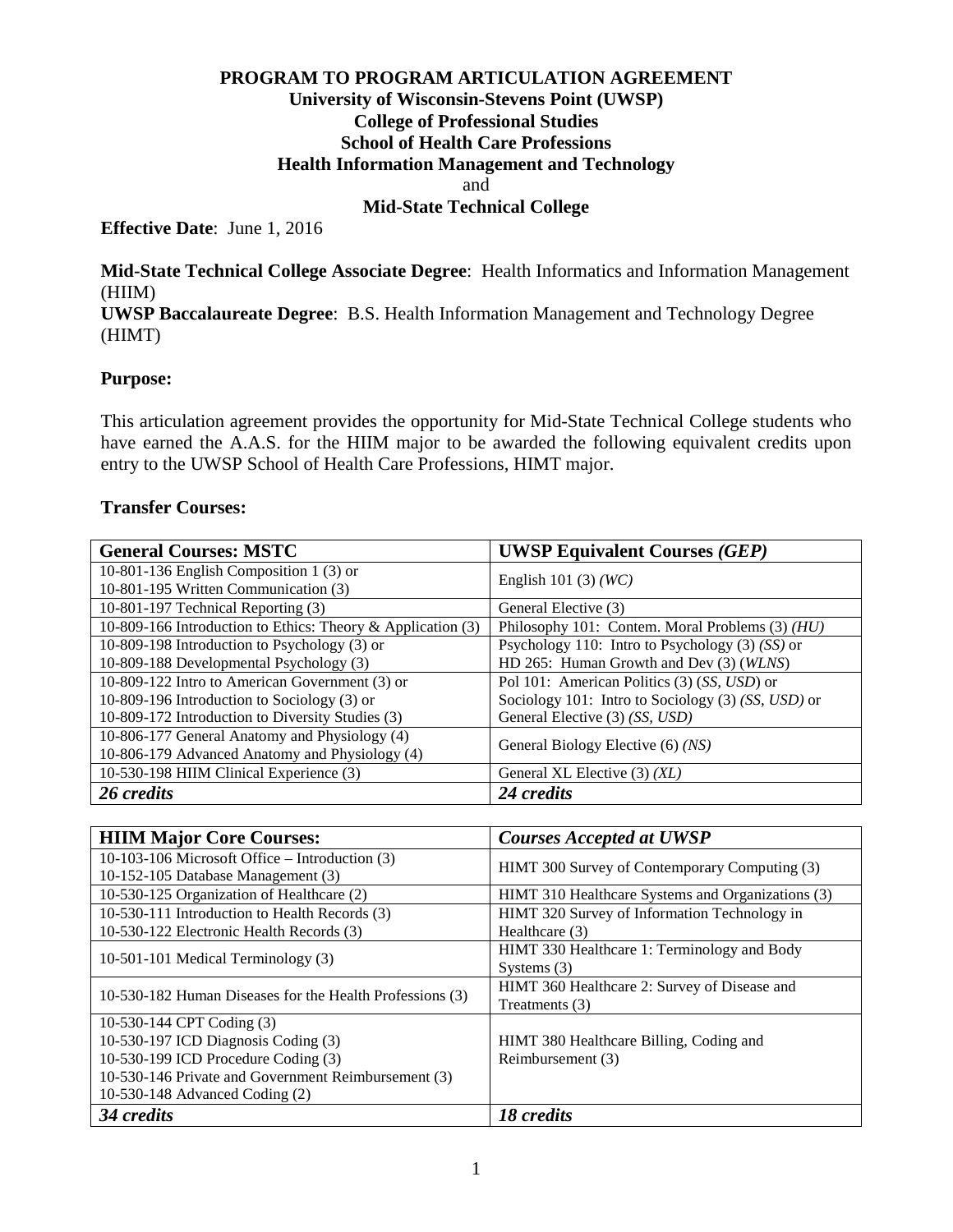## **REQUIRED COURSES:**

*UWSP General Education Program Requirements for the HIMT Bachelor of Science Degree will need to be completed.*

The following coursework will be required to obtain the Bachelor of Science Degree with a major in HIMT:

#### *General Education Program Requirements:*

The remaining GEP requirements for students will vary depending on which psychology course the students took at MSTC.

- 1. If students took Introduction to Psychology (10-809-198), this course transfers as UWSP PSYC 110 and these students will have completed 15 of the 24 required Investigation Level credits. However, these students will still need to complete the WLNS requirement.
- 2. If students took Developmental Psychology (10-809-188), this course transfers as UWSP HD 265 and students will have satisfied the WLNS requirement, but have completed only 12 of the 24 required Investigation Level credits.

#### Foundation Level

Oral Communication (3 credits) Written Communication (English 202, 3 credits) Quantitative Literacy (Math 105, 3 credits) Wellness (1 credit) - If transferring in Introduction to Psychology

#### Investigation level

Arts (3 credits) Historical Perspectives (3 credits) 3 additional credits at the Investigation Level if transferring in Developmental Psychology.

Cultural and Environmental Awareness

*(Global Awareness and Environmental Responsibility can be met through the courses above.)*

Integration Level – *Requirements are met through the HIMT curriculum.* Interdisciplinary Studies

Communication in the Major Capstone Experience in the Major

## *HIMT Major Course Requirements:*

Common HIMT Courses: